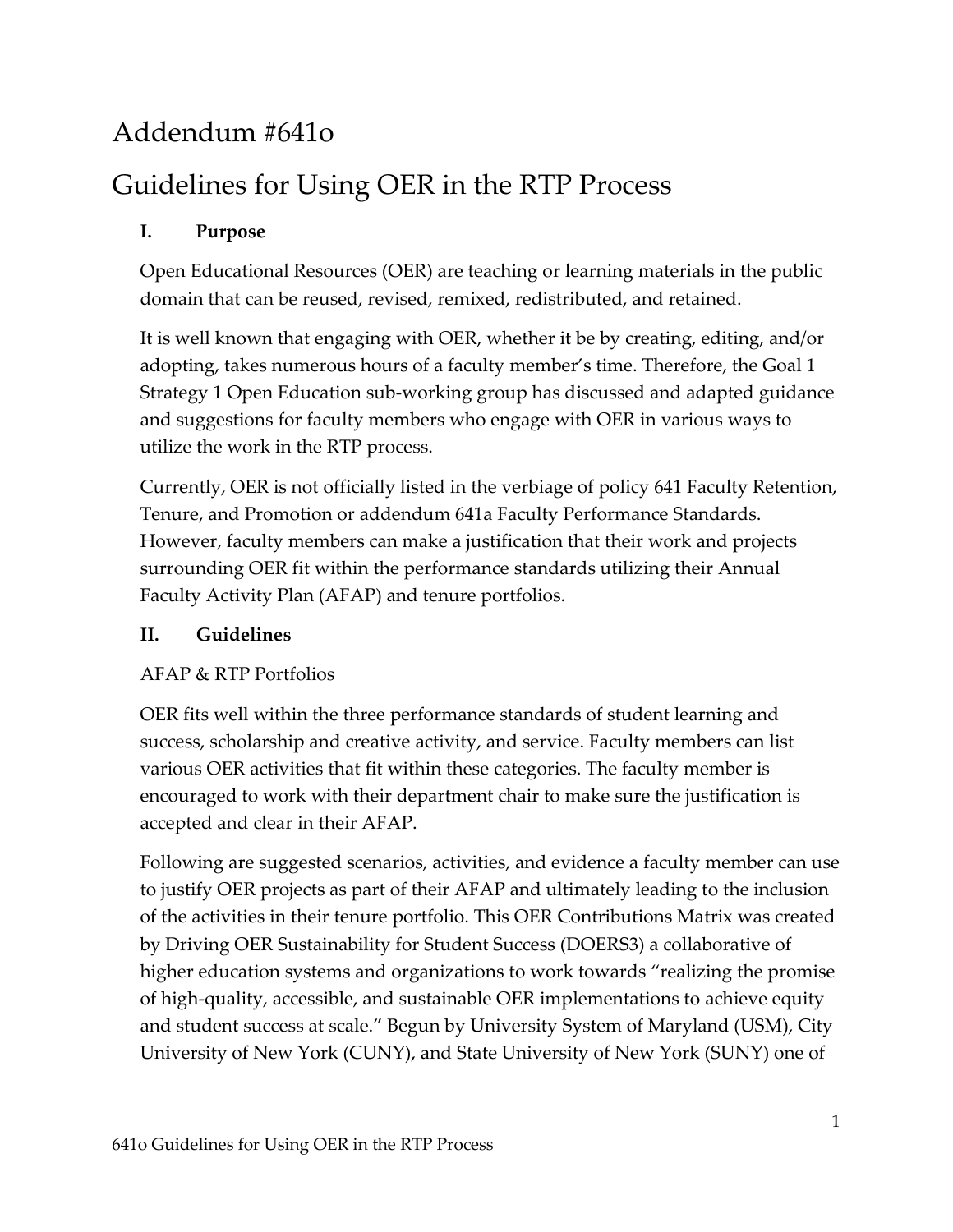their projects was to link OER to the main areas of RTP as that directly affects the sustainability of OER initiatives over time.

OER Contributions Matrix

| <b>ADOPT</b>                                                  |                                                                                                                                                                                                                                       |                 |                 |                |
|---------------------------------------------------------------|---------------------------------------------------------------------------------------------------------------------------------------------------------------------------------------------------------------------------------------|-----------------|-----------------|----------------|
| Contribution                                                  | <b>Evidence Examples</b>                                                                                                                                                                                                              | Research        | <b>Teaching</b> | <b>Service</b> |
| Use OER in a class<br>or classes                              | Survey and gather data on how<br>the use of an OER in class<br>affected student learning. A<br>similar study was conducted in<br>British Columbia as well as in<br>the United States via the Open<br><b>Education Research Group.</b> |                 | Yes             |                |
| Use Open Access<br>research article                           | Provide evidence of the Open<br>Access Journal Articles that<br>were used in course outline                                                                                                                                           |                 | Yes             |                |
| <b>ADAPT</b>                                                  |                                                                                                                                                                                                                                       |                 |                 |                |
| Contribution                                                  | <b>Evidence Examples</b>                                                                                                                                                                                                              | <b>Research</b> | Teaching        | <b>Service</b> |
| Revise others' OER<br>to be more relevant<br>to student needs | Survey students in class to learn<br>more about the impact the<br>revised materials have had on<br>their learning. A similar study<br>was conducted in British<br>Columbia.                                                           |                 | Yes             | Yes            |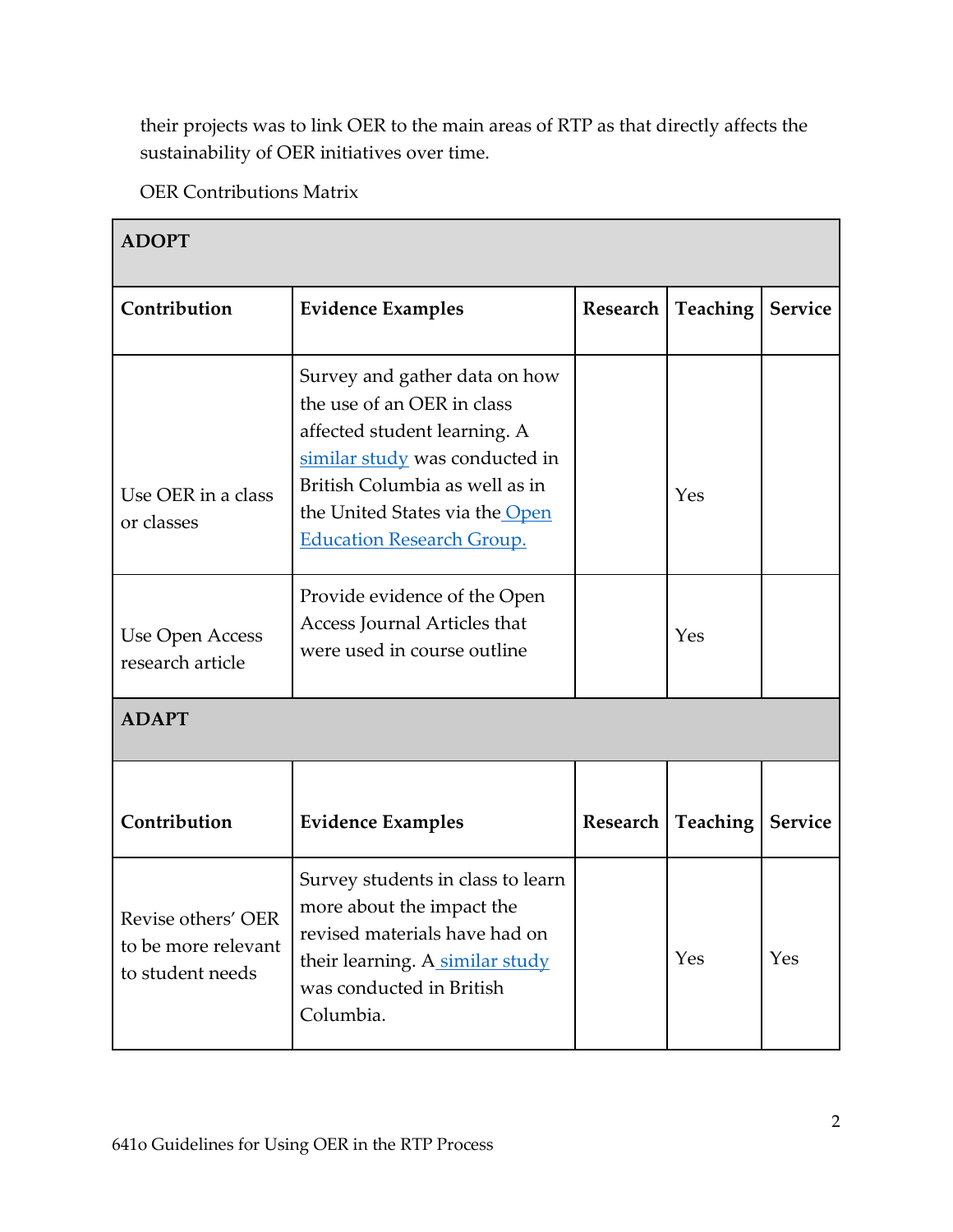| Revise or remix<br>OER to be in<br>alignment with<br>course learning<br>outcomes | Provide evidence on what was<br>revised or remixed to best suit<br>the course learning outcomes.<br>Survey students in class to learn<br>about the impact the revised<br>materials had on their learning. |          | Yes             |                |
|----------------------------------------------------------------------------------|-----------------------------------------------------------------------------------------------------------------------------------------------------------------------------------------------------------|----------|-----------------|----------------|
| <b>CREATE</b>                                                                    |                                                                                                                                                                                                           |          |                 |                |
|                                                                                  |                                                                                                                                                                                                           |          |                 |                |
| Contribution                                                                     | <b>Evidence Examples</b>                                                                                                                                                                                  | Research | <b>Teaching</b> | <b>Service</b> |

| <b>IMPROVE LEARNING</b>                   |                                                                                                                |          |            |                |
|-------------------------------------------|----------------------------------------------------------------------------------------------------------------|----------|------------|----------------|
| Contribution                              | <b>Evidence Examples</b>                                                                                       | Research | Teaching   | <b>Service</b> |
| Improve student<br>outcomes<br>Innovation | To best understand the<br>improvement of student<br>outcomes, increased student<br>engagement, innovation, and |          | Yes<br>Yes |                |
|                                           | reduction in cost-survey students                                                                              |          |            |                |
| Increasing<br>student<br>engagement       | in your course.<br>Review the survey and questions<br>conducted in "A multi-                                   |          | Yes        |                |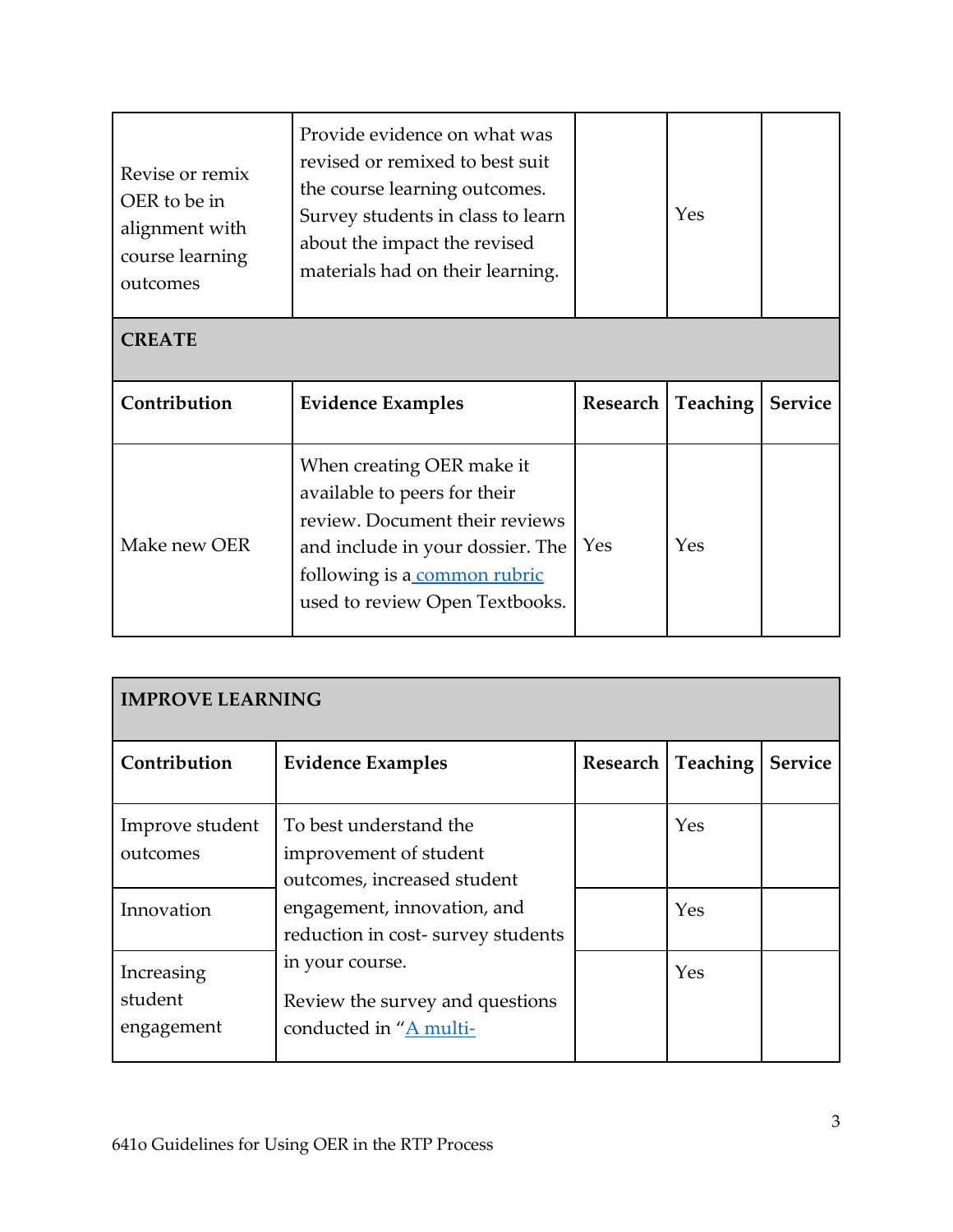| Reduce material<br>costs to students                                        | institutional study of the impact<br>of open textbook adoption on the<br>learning outcomes of post-<br>secondary students".                                                                                                                          |          | Yes             |                |
|-----------------------------------------------------------------------------|------------------------------------------------------------------------------------------------------------------------------------------------------------------------------------------------------------------------------------------------------|----------|-----------------|----------------|
| <b>COMMUNITY</b>                                                            |                                                                                                                                                                                                                                                      |          |                 |                |
| Contribution                                                                | <b>Evidence Examples</b>                                                                                                                                                                                                                             | Research | <b>Teaching</b> | <b>Service</b> |
| Mentoring others<br>in OER                                                  | Provide recommendation letters<br>from mentorships and via the<br>mentee.                                                                                                                                                                            |          |                 | Yes            |
| OER leadership<br>(change culture,<br>policy change,<br>lead an initiative) | Provide a list of committees and<br>specific actions you took related<br>to OER and committee work. For<br>tasks led, describe the initiative,<br>provide evidence of change, and<br>seek references and<br>recommendation on the work<br>completed. |          |                 | Yes            |
| Disseminate<br>knowledge about<br><b>OER</b>                                | Provide list of workshops,<br>webinars, presentations related to<br>OER and OE advocacy                                                                                                                                                              |          |                 | Yes            |
| Peer review<br>existing OER                                                 | Provide citations of the reviews<br>conducted.                                                                                                                                                                                                       |          | Yes             | Yes            |